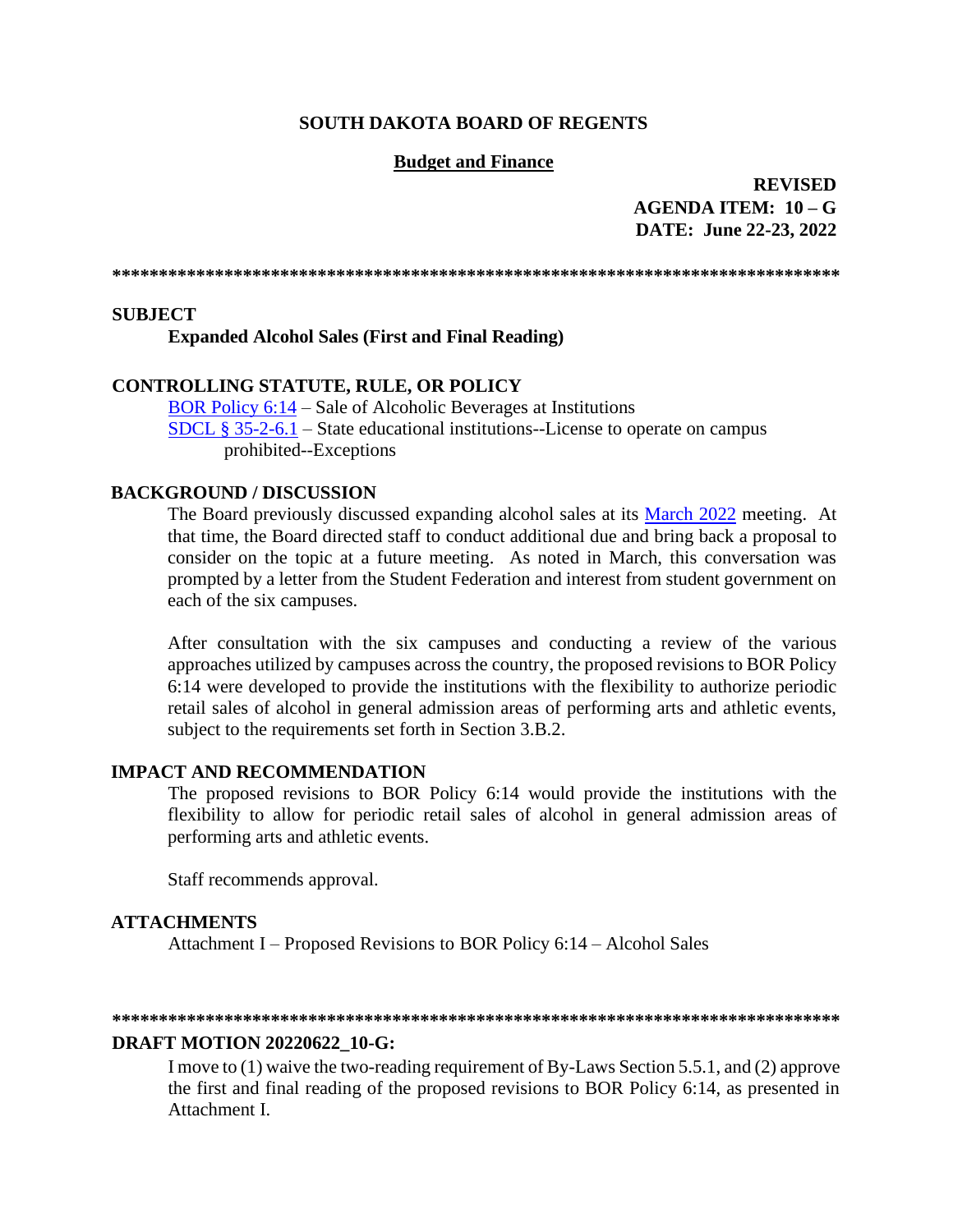## **SOUTH DAKOTA BOARD OF REGENTS**

# **Policy Manual**

## **SUBJECT:** Sale of Alcoholic Beverages at Institutions

## **NUMBER:** 6:14

## **1. Background**

- A. South Dakota Codified Law ("SDCL") 35-2-6.1 prohibits the issuance of a license to sell alcoholic beverages on the campus of any state educational institution. However, SDCL 35-2-6.1 contains two exceptions to this blanket prohibition.
	- 1. The first exception allows the issuance of an alcoholic beverage license to engage in the periodic retail sale of malt beverages or wine for consumption on-site at a location and time, authorized by the Board of Regents, that involves the performing arts, intercollegiate athletics, fund raising, a reception, a conference, or an occasional or scheduled event at a facility used for performing arts, intercollegiate athletics, events, or receptions.
	- 2. The second exception allows the issuance of a special events license for a special event authorized by the Board of Regents that involves the performing arts, intercollegiate athletics, fund raising, a reception, a conference, or an occasional or scheduled event.
- B. The two exceptions to the blanket prohibition requires authorization by the Board of Regents. Therefore, the authority to use an alcoholic beverage license or a special events license at an event occurring on any property owned, leased, or operated by the Board of Regents, or on the campus of any state educational institution governed by the Board of Regents, is contingent on compliance with all Board policies, including this policy, and is limited by the terms and conditions contained in this policy.
- C. This policy allows, but does not require, the sale of beer and wine at certain events and locations as specifically authorized by, and under the express terms of, this policy.

## **2. Definitions**

- A. For purposes of this policy, the term "Alcoholic Beverages" means beer and wine.
- B. For purposes of this policy, the term "Institutional Facilities" means any property owned, leased, or operated by the Board of Regents, or on the campus of any state

Sale of Alcoholic Beverages at Institutions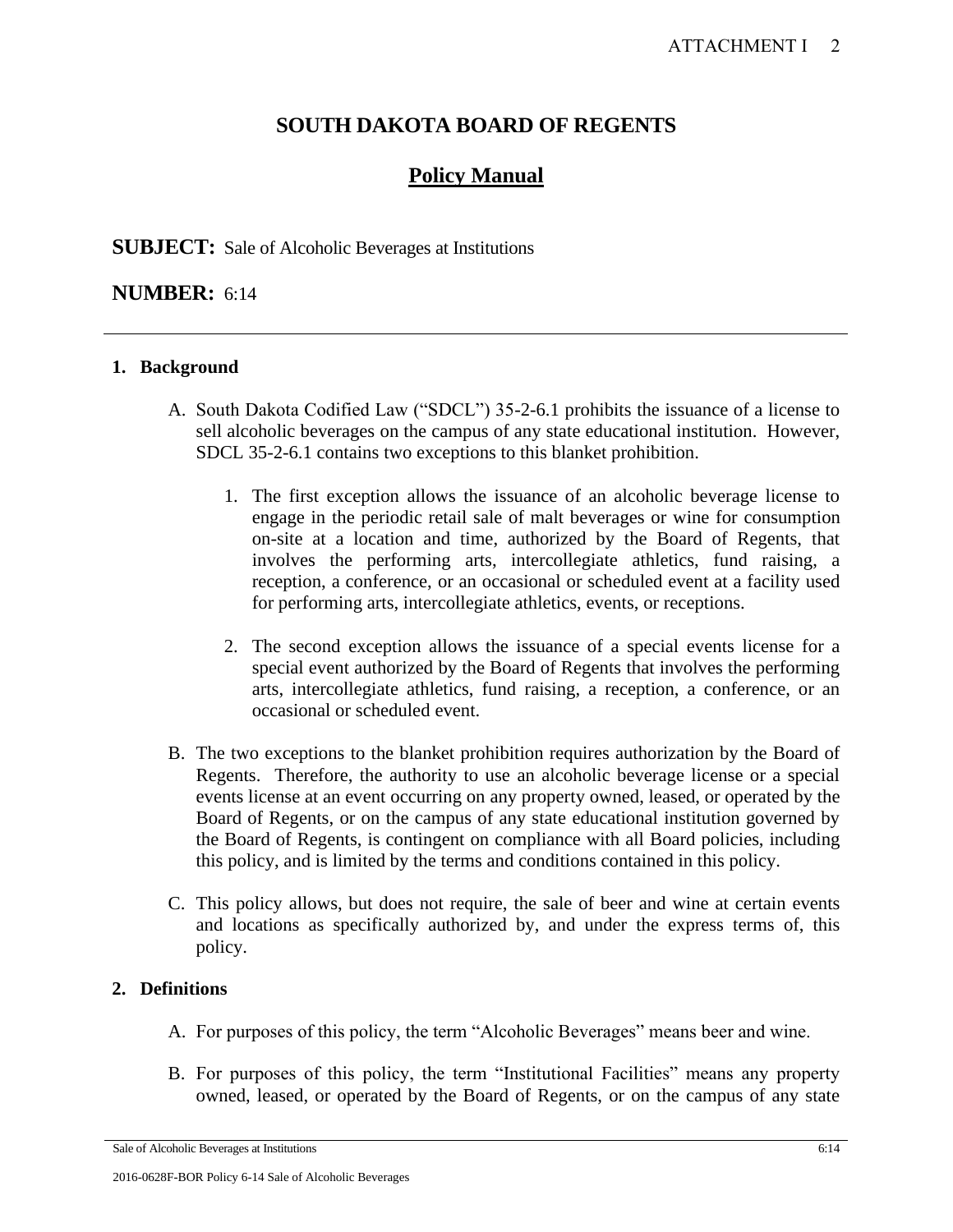educational institution governed by the Board of Regents.

- C. For purposes of this policy, the term "Permit" means an authorization from the chief executive officer of the institution to procure an alcoholic beverage license for periodic retail sales or a special events license.
- D. For purposes of this policy, the term "Permitted Event" means a specifically designated event, a series of specifically designated periodic events, and special events.
- E. For purposes of this policy, the term "Vendor" means the contracted entity authorized by the institution to procure and obtain an alcoholic beverage license or a special events license that will supply and sell the Alcoholic Beverages at a Permitted Event.

## **3. Conditions for the Sale of Alcoholic Beverages at Institutions**

- A. The Board of Regents expressly authorizes the chief executive officer of each institution to determine whether to grant a Permit to procure an alcoholic beverage license or a special events license. The grant of any such Permit shall be determined by the chief executive officer of the institution in accordance with the provisions set forth in this policy and not as a matter of right to any other person or party. In doing so, the chief executive officer of the institution must ensure that the decision to allow the sale of alcoholic beverages is consistent with this policy, applicable law, and the proper image and mission of the institution. Permits shall be conditioned upon the issuance of the appropriate license to sell alcohol by the local authority as required by South Dakota law and in compliance with law and policies.
- B. The delegation of authority to the chief executive officer of the institution to issue Permits to procure an alcoholic beverage license for periodic retail sales or a special events license are subject to the following terms and conditions:
	- 1. A Permit may be granted only for a Permitted Event. Each Permitted Event shall be defined by (1) the activity planned, (2) the area or location in which the activity will take place, and (3) the period of time during which the activity will take place.
		- a. The area or location in which the activity will take place must be defined with particularity and must encompass a restricted space or area suitable for properly controlling the sale, possession, and consumption of Alcoholic Beverages.
		- b. The time period for the activity must be a single contiguous time period for a separate defined occurrence (e.g., a dinner, a conference, a reception, a concert, a sporting competition within the donor-defined areas, etc.). A series of events may only be permitted in conformity with the state and local licensing regulations. An event that lacks a pre-determined end time shall not be a Permitted Event.

Sale of Alcoholic Beverages at Institutions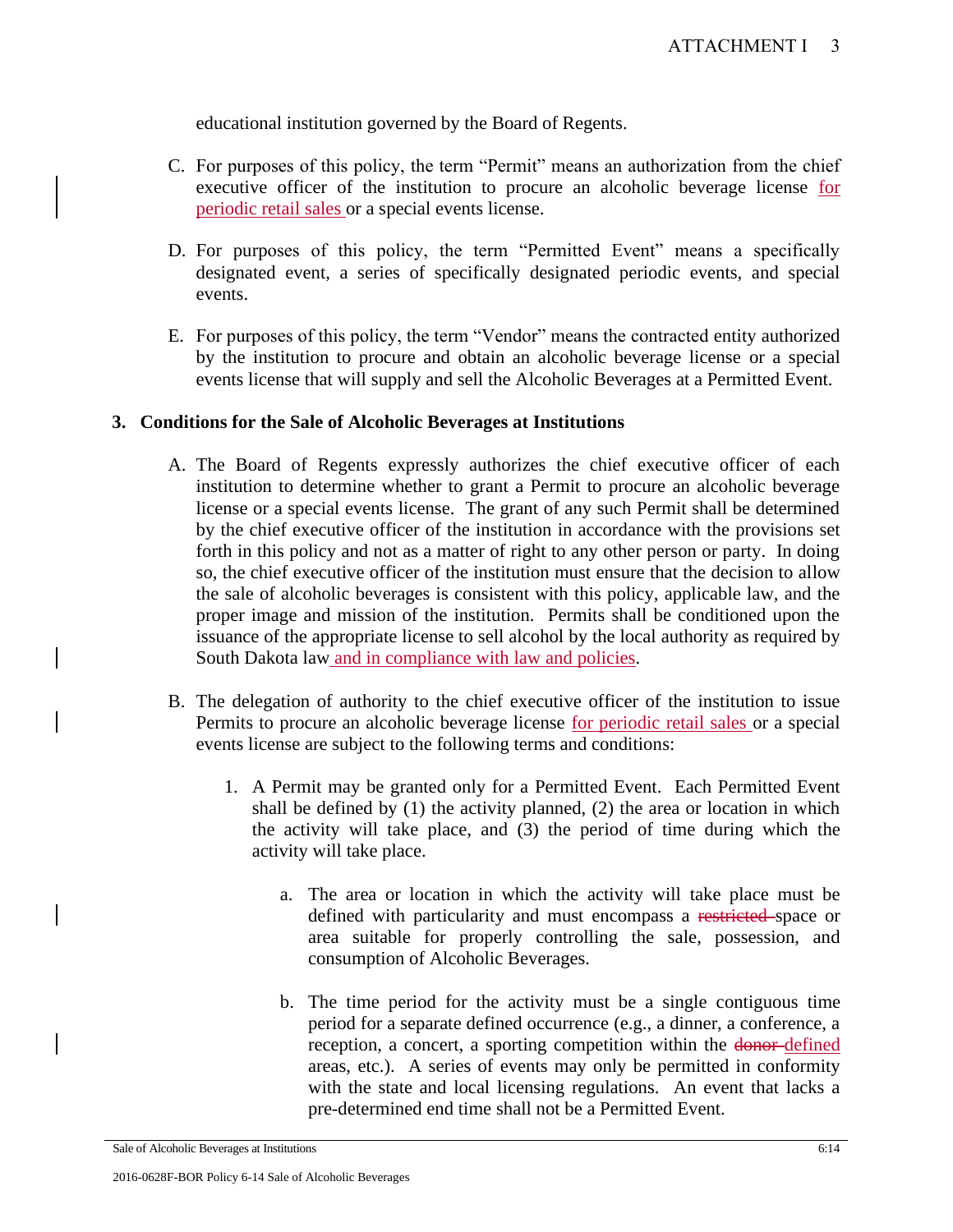- c. The area or location of the Permitted Event, the restricted space or area designated therein for sale, possession, and consumption of Alcoholic Beverages, and the applicable time periods for the Permitted Event must each be set forth in the Permit and in the application for a Permit.
- d. The application for a Permit must require the submission of a plan that addresses security.
- 2. Except as otherwise allowed by paragraph 3.B.3 below, any Permit issued for performing arts or student athletic events (including without limitation NCAA, NIT, NAIA and intramural student athletic events) occurring on Institutional Facilities is may be: limited to specially designated box seat or loge areas to which access is controlled and limited to such patrons, and may not include the sale of alcoholic beverages in any other areas (including without limitation general admission areas); or allowed in general admission areas, subject to following conditions:
	- a. The sale of alcoholic beverages may start no sooner than one hour before the scheduled start of the event and must end at least thirty minutes prior to the scheduled end of the event (e.g., end of the third quarter of a football game).
	- b. The point of sale for alcoholic beverages must be separate and apart from required food service general concessions.
	- c. No attendee under the age of 21 may purchase, consume, or possess alcoholic beverages. A valid ID is required to purchase, consume, or possess alcoholic beverages.
	- d. A limit of two alcoholic beverages may be purchased at one time by an individual bearing a legal ID.
	- e. No one who is visibly intoxicated may be served, consume, or possess an alcoholic beverage.
	- f. Anyone engaged in the sale or serving of alcoholic beverages shall be trained in the following areas:
		- 1. Recognizing fake IDs and acceptable forms of identification;
		- 2. Preventing service to minors;
		- 3. Signs of intoxication; and
		- 4. Handling disorderly and/or intoxicated customers.
	- g. Attendees may be ejected without refund, arrested, or refused sale or possession of alcoholic beverages for any of the following:

Sale of Alcoholic Beverages at Institutions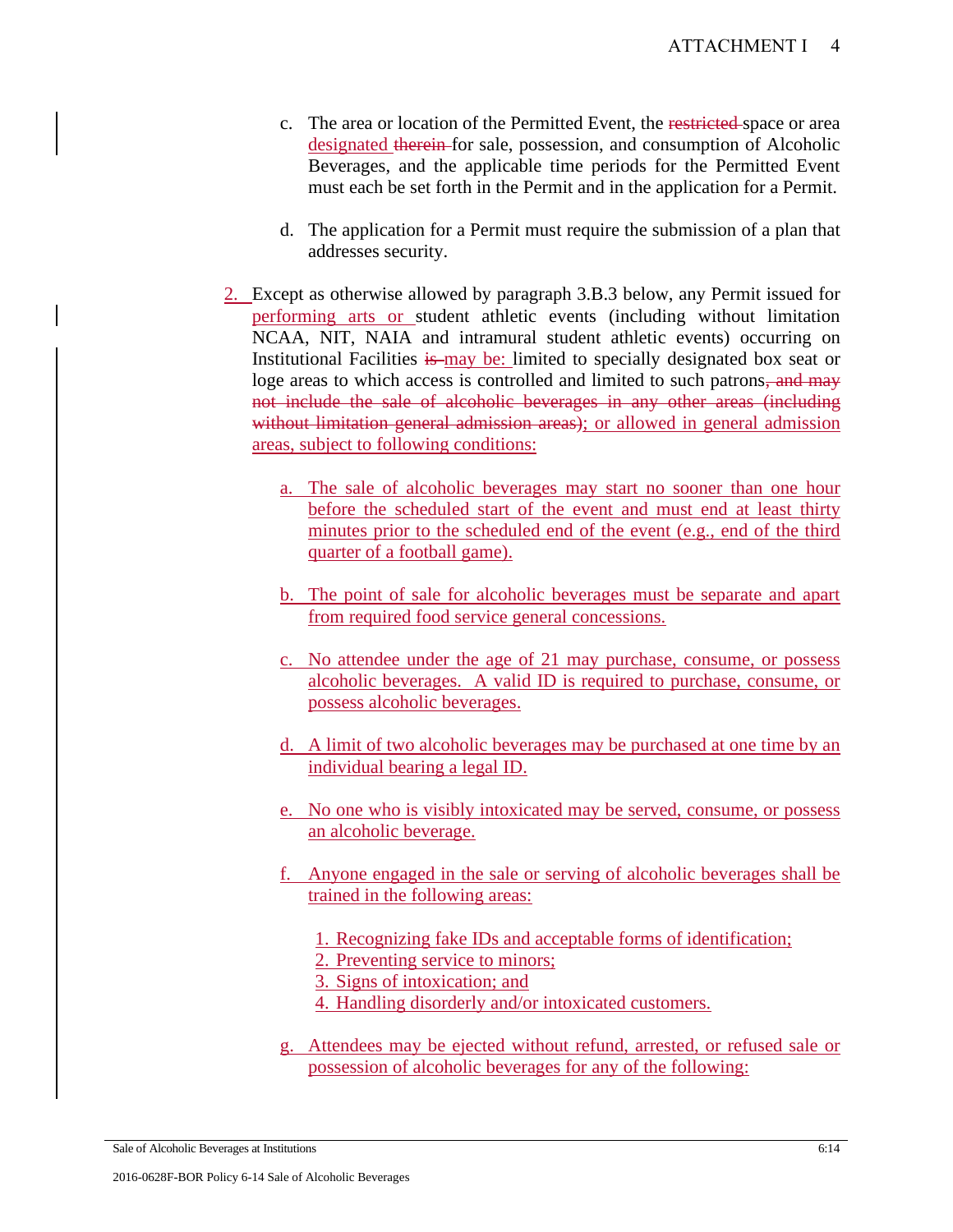- 1. Unruly, disruptive or illegal behavior;
- 2. Giving alcoholic beverages to a minor;
- 3. Intoxication or impairment;
- 4. Abusive or offensive language or gestures;
- 5. Throwing of any objects;
- 6. Failure to follow instructions given by event personnel, security, and/or law enforcement; or
- 7. Any other conduct deemed inappropriate by event personnel, security, and/or law enforcement.
- h. Adequate security personnel shall be in place to monitor attendee behavior and ensure compliance with this policy and applicable law.
- i. There must be at least one alcohol free zone, of comparable viewing to alcohol zones, designated and appropriately marked for the event where no alcoholic beverage may be sold, consumed, or possessed.
- 2.3.A separate pre-game Permit may be issued for a Permitted Event that occurs in conjunction with student athletic events under the following terms and conditions:
	- a. The area must be for the Permit holder to entertain guests for home sporting events. Attendance is limited to adult patrons and guests who have received a personal written invitation and must not be open to access by the general public.
	- b. The Permitted Event must be conducted during pre-game only, last no more than three-hours, and end no later than at beginning of the sporting event.
	- c. The Permitted Event must be conducted in a secured area surrounded by a fence or other method to control access to and from the area. There must be no more than two (2) entry points manned by security personnel where identification is checked to verify age-and special colored wrist bands are issued. A color-coded wrist band system must identify attendees and invited guests, as well as those of drinking age. No one under the legal drinking age shall be admitted into the alcohol service and consumption area of  $a$ -the Permitted Event. The area shall be clearly marked and shall be separated in a fashion that entry into the area and exit from the area can be controlled to ensure that only those authorized to enter the area do so and that no Alcoholic Beverages leave the area.
	- d. For pre-game Permitted Events held in specially designated box seat or loge areas, adult patrons and guests may be accompanied by youth for whom they are responsible, but only if such youth are, at all times,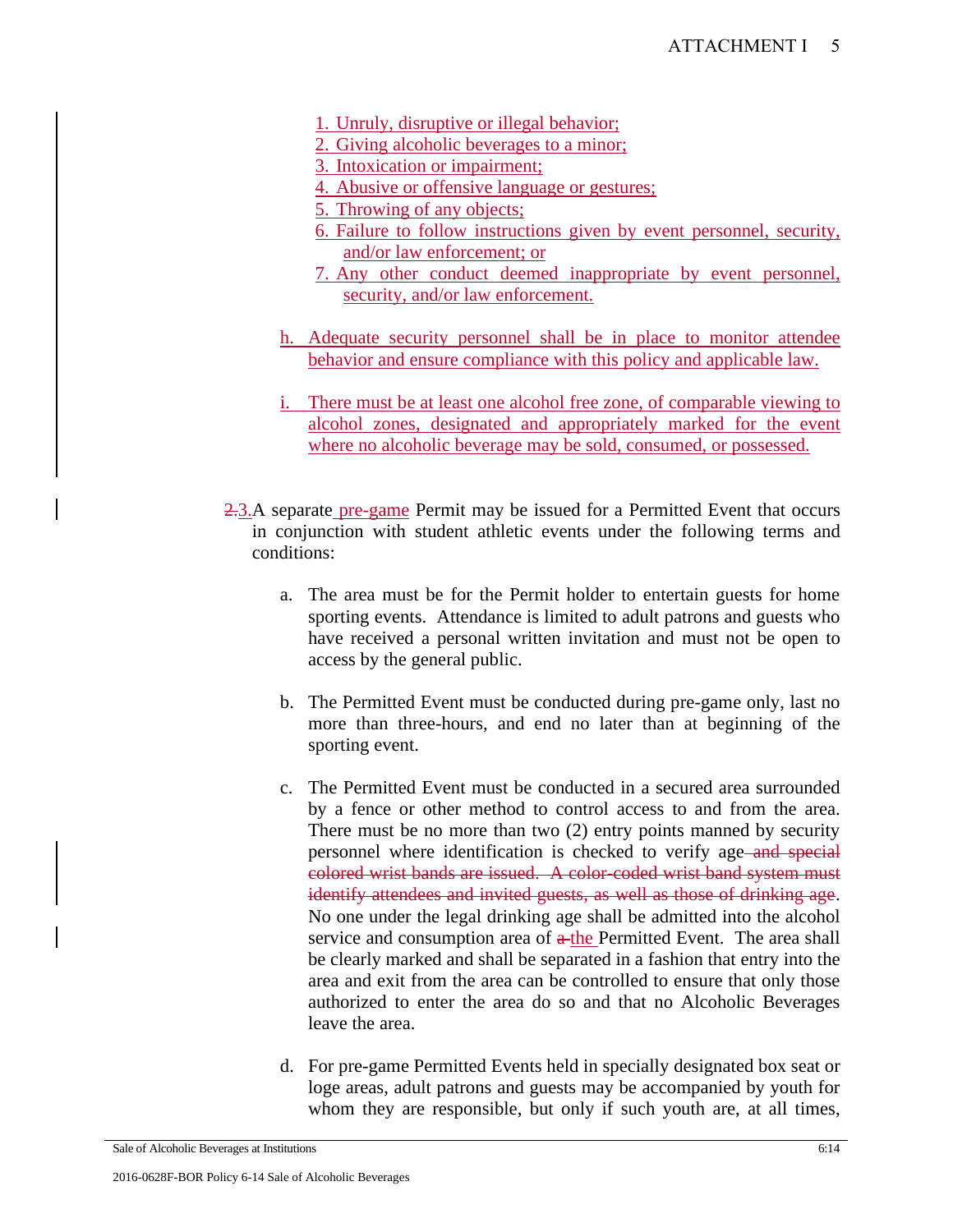under the supervision and control of such adult patrons. Only patrons who hold tickets to seats in those areas shall be allowed into the area during games.

- 3.4.A Permitted Event must be one requiring paid admission through purchase of a ticket or through payment of a registration fee, or one where admission is by written, personal invitation. Events generally open to participation by the public without admission charges or without written personal invitation shall not be eligible for a Permit. Only persons who have purchased a ticket or paid a registration fee for attendance at a Permitted Event, or who have received a written invitation to a Permitted Event, and who are of lawful age to consume alcoholic beverages, will be authorized to possess and consume alcoholic beverages at the Permitted Event.
- 4.5. The serving of Alcoholic Beverages must be part of a planned food and beverage program for the Permitted Event, rather than a program serving Alcoholic Beverages only. Food must be available at the Permitted Event, and consumption of Alcoholic Beverages and food cannot be the sole purpose of a Permitted Event. Non-alcoholic beverages must be as readily available as Alcoholic Beverages at the Permitted Event.
- 5.6.In no event shall the general public or any participants of a If a Permitted Event includes the periodic retail sale of Alcoholic Beverages, the general public or any participants of the Permitted Event are not be allowed to bring Alcoholic Beverages into the Permitted Event or leave the defined area where possession and consumption is allowed while in possession of an Alcoholic Beverage.
- 6.7.Upon receipt of a Permit from the chief executive officer of the institution, the Permit holder or the Vendor may procure the applicable license to sell Alcoholic Beverages in accordance with the approved Permit.
- 7.8.The Permit shall set forth the time at which sale, service, possession and consumption of Alcoholic Beverages will be permitted, which times shall be strictly enforced. Service and sale of Alcoholic Beverages shall stop at a time in advance of the time of closure of the Permitted Event sufficient to allow an orderly and temperate consumption of the balance of the Alcoholic Beverages then in possession of the participants of the Permitted Event prior to closure of the Permitted Event.
- 8.9. The Permit holder and the Vendor shall assume full responsibility to ensure that no one under the legal drinking age is supplied with any Alcoholic Beverage or allowed to consume any Alcoholic Beverage at the Permitted Event.
	- a. The Permit holder must provide proof of insurance coverage including liquor legal liability in the amounts and coverage limits sufficient to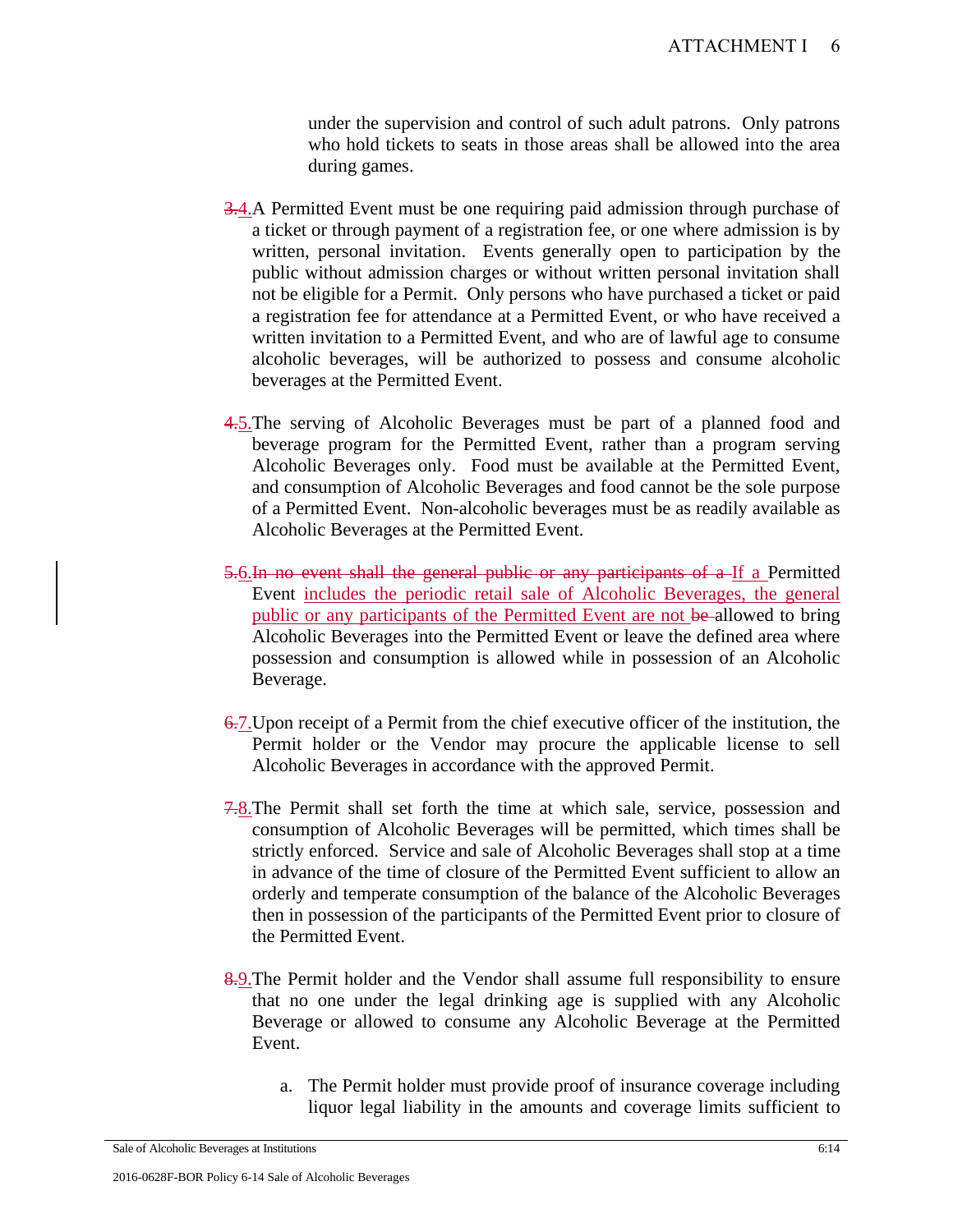meet the needs of the institution. The default coverage limit shall be \$1,000,000 minimum coverage per occurrence, but the institution may approve a different coverage limit in writing and list such limit in the Permit. The insurance must list the Permit holder, the Vendor, the institution, the Board of Regents, and the State of South Dakota as additional insureds. Proof of insurance must be provided to the institution in the form of a formal endorsement to the policy evidencing the coverage and the required additional insureds.

- b. The Permit holder and the Vendor must indemnify the institution, the Board of Regents and the State of South Dakota for any and all claims that may arise that are related to the sale or consumption of Alcoholic Beverages at the Permitted Event.
- c. For purposes of this section 3.B.9, when the Permit holder is an institutional employee acting within the course and scope of employment, such Permit holder will not be required to be listed in the insurance policy and will not be required to indemnify the institution, the Board of Regents, and the State of South Dakota.
- d. For purposes of this section 3.B.9, when the Vendor has its own insurance coverage including liquor legal liability in the amounts and coverage limits sufficient to meet the needs of the institution, the Permit holder's insurance coverage will not need to (i) include liquor legal liability; or (ii) list the Vendor as additional insured.
- 9.10. The Permit, any required local catering permit, and applicable state or local licenses to sell Alcoholic Beverages shall be posted in a conspicuous place at the defined area where Alcoholic Beverages are authorized to be sold, prior to any sale of Alcoholic Beverages. Further, the sale, service and consumption of Alcoholic Beverages shall be confined to the specific event, area, or activity identified on the Permit application. Any Alcoholic Beverages allowed at the Permitted Event shall be supplied through Vendors to ensure compliance with any food service and pouring rights agreements. In no event shall the institution supply or sell Alcoholic Beverages directly.
- 10.11. These terms and conditions shall apply to both institutional and noninstitutional groups using Institutional Facilities.

## **4. Institutional Permit Process and Reporting**

A. Each institution that decides to issue Permits for Permitted Events occurring on Institutional Facilities shall maintain a policy providing for an institutional Permit process. Permission for the sale of Alcoholic Beverages shall be evidenced by issuance of a written Permit by the chief executive officer of the institution, which may be issued only in response to a completed written application. A Permit may only be issued in conformity with this policy.

Sale of Alcoholic Beverages at Institutions